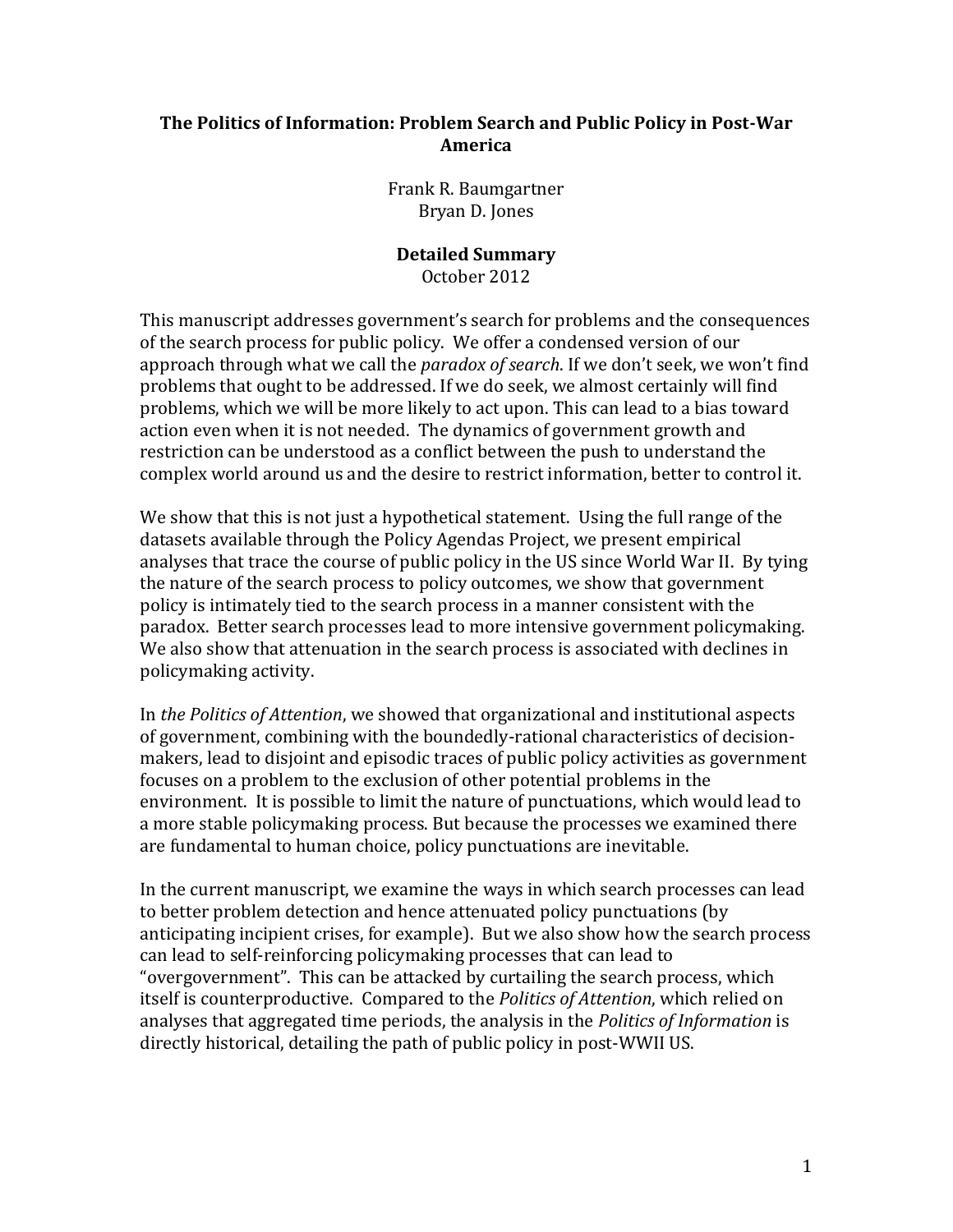It is fair to say that the *Politics of Attention* concentrated on what happens *after* a problem is detected by government and the *Politics of Information* centers on the problem-detection process itself.

## **Chapter 1: The Paradox of Search**

As noted above, the first chapter summarizes the argument and details the basis for the argument to come.

# **Part I: "Seek and Ye Shall Find"**

What is a good search process? The first part of the book is directed at understanding the search process itself. We distinguish between two fundamental kinds of search processes. One, which we term *expertise,* focuses on limiting the variability in how we understand a policy. The idea is to limit the variance in estimated policy outcomes, so that fewer mistakes will be made should the policy be adopted. The second, which we term *entropic search*, is based in the idea that finding the right problem to address is not easy. If we recognize that the world is filled with what former Defense Secretary Donald Rumsfeld called "unknown unknowns"—the things that we don't know that we don't know—we will not be well-served by a search process that limits the study of potential policy problems and actions. This model implies that the incorporation of diverse viewpoints will lead to the discovery of aspects of a complex environment that can cause problems if not addressed.

There is nothing right or wrong with either search process. Difficulties emerge when we don't recognize that both exist, and it is the misapplication of the processes that leads to difficulties. For simple problems, expertise-based search is clearly superior. However, government faces many complex problems where entropic search is more appropriate. The struggle between these two approaches is at the core of our book.

# **Chapter 2: Information, Search, and Complexity**

Chapter 2 explains the bases for the two kinds of search, and examines the existing approaches to information and search in public policy.

# **Chapter 3: Organizing for Expertise or Organizing for Entropy?**

This chapter develops the thesis that different organizational forms are associated with the two basic search processes, with hierarchy working best in the expert search process but overlapping and complex forms with competing grants of authority working best in the case of entropic search.

# **Chapter 4: From Clarity to Complexity in Congress**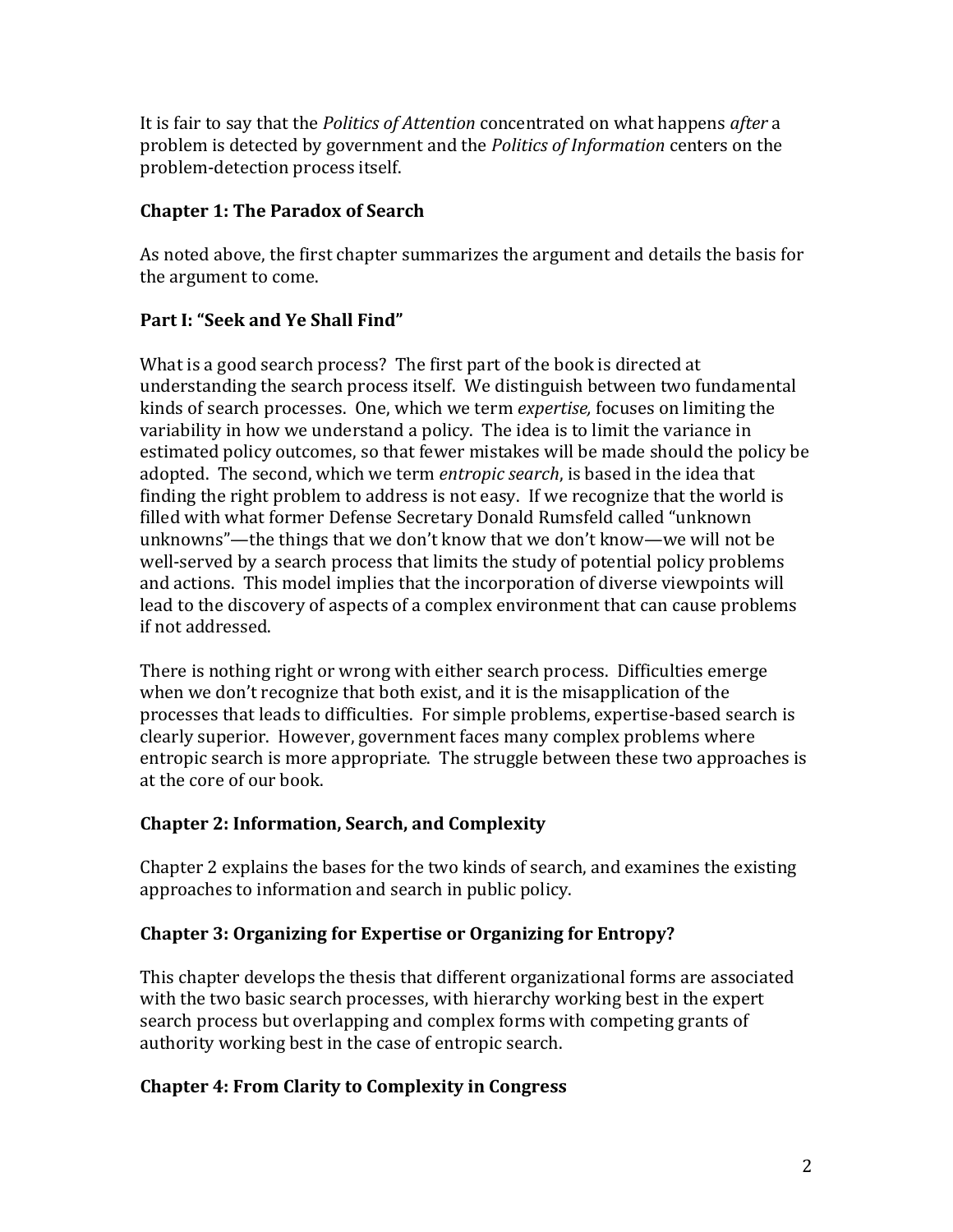A major component of information gathering and assessment in the US government is the congressional committee system. Chapter 4 shows how our measure of entropic search can be used to assess the congressional committee system using the Policy Agendas dataset on congressional hearings. The method is based on a table of issues (the major topics of the Policy Agendas datasets) organized by committees, so that each entry is what proportion of a committee's business concentrated on a particular issue. We calculate summary entropy coefficients and trace the magnitudes of these from the  $80<sup>th</sup>$  to the  $110<sup>th</sup>$  Congresses. The measure increases until the late 1970s, then peaks and slightly declines. We conclude that entropic search in Congress increasingly incorporated more diverse viewpoints from the Second World War to the late 1970s, and ceased to do so afterward.

### **Part II: The Consequences of Search**

The second part of the book explores the policymaking dynamics that stem from changes in the nature of search in the US after 1978. These changes affected not just the legislative branch, but the executive branch as well, as the policy analytic bureaus were curtailed or eliminated beginning in the Reagan administration at the same time that entropic congressional search peaked and began to decline. We show the expected changes in the policy process associated with these changes in search.

#### **Chapter 5: The Search for Information and the Great New Issue Expansion**

We distinguish between the *thickening* of government, in which government grows within areas it has traditionally occupied, and the *broadening* of government, in which government becomes involved in areas that it previously left to civil society. Broadening is associated with traditional views of agenda-setting, defined as the situation when a social condition becomes actively viewed as a public problem. This problem-definition process is directly related to entropic search: the more diverse the viewpoints represented in government, the more likely problems are to be defined and addressed.

In this chapter, we develop a straightforward measure of agenda expansion based on the number of Policy Agendas subtopics addressed within the hearings process, a measure highly related to the entropic search measure presented in Chapter 4. We also apply the measure to other datasets, including public laws, Supreme Court decisions, roll-call votes, and Congressional Quarterly coverage. Simple graphs of the indicator show a similar arc of issue expansion and contraction that peaks in 1978 and declines afterward. For some of the indicators, such as hearings not involving legislation, the decline does not occur, documenting the bureaucratic oversight and legislative adjustment that is necessary once new policies have been established as a consequence of what we term "the Great New-Issue Expansion".

#### **Chapter 6: The Thickening and Broadening of Government**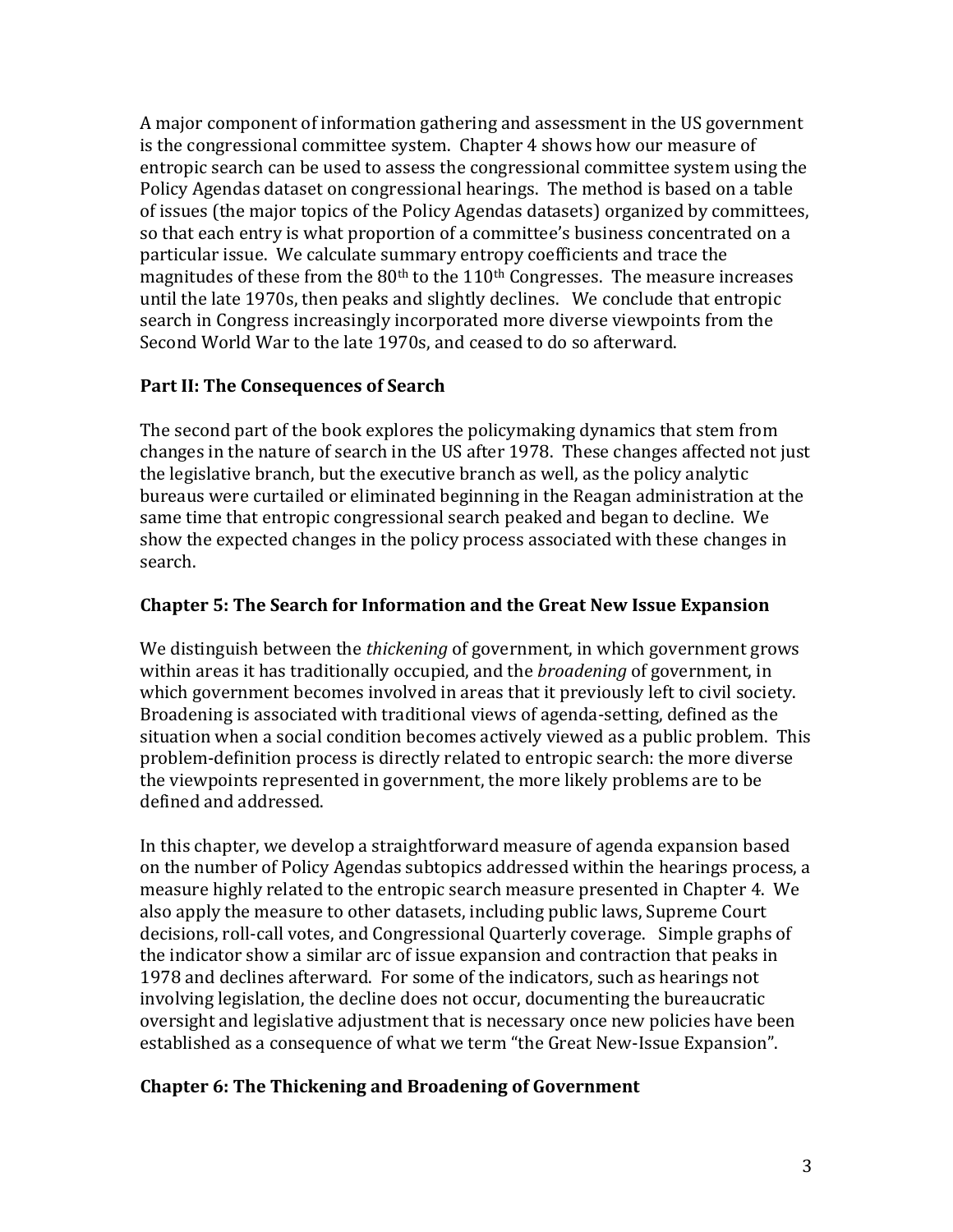This chapter explores in more detail the differences between the thickening and broadening of government introduced in Chapter 5. Fundamentally the budgets for new issues—those involved in broadening—grow much faster than old issues those associated with thickening. We conclude that much of the growth of government is due to broadening rather than thickening, and much of this growth occurs because problems are recognized and addressed, not because one philosophy or platform of government prevails over another.

### **Chapter 7: Budgetary Path Dependency and Disruption, 1791-2010**

We step back in this chapter and examine US expenditure patterns since 1791. Government growth over the long term can be traced to three factors: broadening, thickening, and response to crises. We re-examine budgetary theories in light of this, showing the connection between theories of path dependency and budgetary incrementalism (which assess the thickening process). We show that budgetary incrementalism leads to exponential growth in expenditures, which is path dependent in what Scott Page terms the self-reinforcing sense of the term. We find periods of crisis that are consistent with the critical moments of path dependency, but we also find serious deviations from the expenditure trace implied by a pure form of path dependency. These are associated, we suggest, with processes Associated with the broadening of government. A path dependency approach alone cannot explain the development of the US government over the long term.

### **Chapter 8: Inertia and Breakthroughs**

 $\overline{a}$ 

Chapter 8 examines budgetary policies after 1947, when data on Congressional Budget Authority by topic is available due to the efforts of the Policy Agendas Project.<sup>1</sup> When we drill down to the level of the policy topic, we find much more budgetary churning and disjoint change than one would expect from a path dependent, incrementalist model. We also find a period of programmatic experimentation, associated with large budgetary changes, during the late 1940s and 1950s, spanning the Truman and Eisenhower Administrations. This period of experimentation and large budgetary shifts dropped during the Kennedy, Johnson, and Nixon Administrations, and declined again, until by the Clinton Administration fully 80% of budget changes at the subfunction level were classified as incremental. Even then when changes occurred they tended to be quite substantial. Thus, while there has been declining variance in spending, there has been no movement away from punctuated equilibrium, which we demonstrated was characteristic of public spending in earlier work (Jones and Baumgartner 2005).

The picture of post-WWII programmatic budgeting suggests a burst of experimentation after the war, with increasing "lock-in" requiring considerable

<sup>1</sup> Data on CBA are available from the US Government in consistent fashion for Office of Management and Budget subfunctions after 1976, we calculated consistent figures from 1947-1976 and made them available through the Policy Agendas Project.